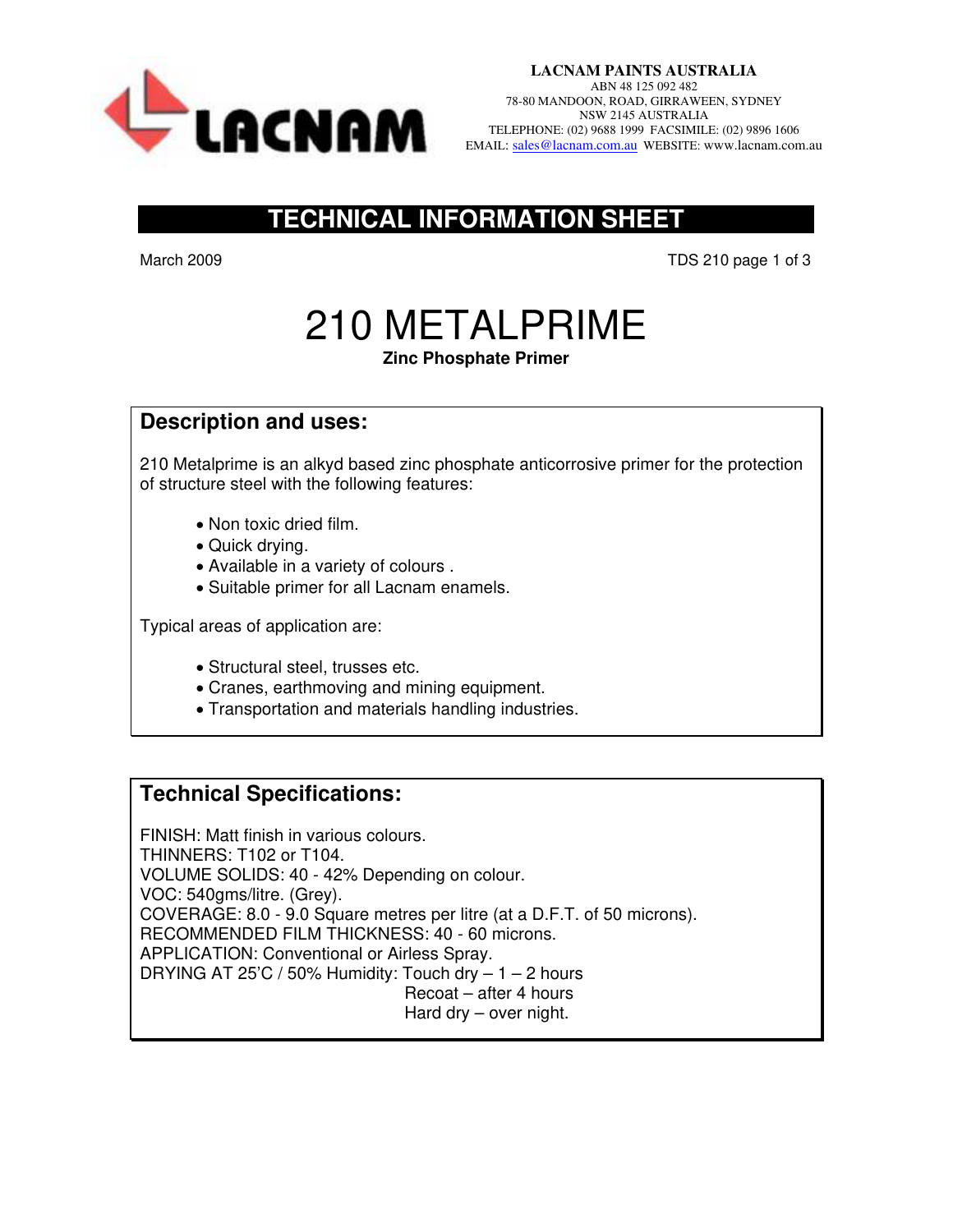## 210 METALPRIME

### **Zinc Phosphate Primer**

#### March 2009 TDS 210 page 2 of 3

|                                               |                      |           | $1 - 5 = 10$ page $= 0.5$                        |  |  |  |  |
|-----------------------------------------------|----------------------|-----------|--------------------------------------------------|--|--|--|--|
| <b>APPLICATION DETAILS - PAINTING SYSTEMS</b> |                      |           |                                                  |  |  |  |  |
| $D.F.T.$ um                                   |                      |           |                                                  |  |  |  |  |
| System                                        | 1 <sup>st</sup> Coat | 40-60     | 210 Metalprime<br>(Thinner T102 or T104)         |  |  |  |  |
|                                               | $2^{nd}$ Coat        | $25 - 45$ | 310, 390 or 480 enamel<br>(Thinner T102 or T104) |  |  |  |  |

| $D.F.T.$ um |                      |           |                        |  |  |  |
|-------------|----------------------|-----------|------------------------|--|--|--|
| System      | 1 <sup>st</sup> Coat | 40-60     | 210 Metalprime         |  |  |  |
|             |                      |           | (Thinner T102 or T104) |  |  |  |
|             | $2^{nd}$ Coat        | $25 - 45$ | 300 enamel             |  |  |  |
|             |                      |           | (Thinner T102)         |  |  |  |

| <b>APPLICATION DETAILS - SURFACE PREPARATION</b> |                                                                                     |                                     |  |  |  |
|--------------------------------------------------|-------------------------------------------------------------------------------------|-------------------------------------|--|--|--|
| <b>SUBSTRATE</b>                                 | DETAILS                                                                             | <b>RECOMMENDED</b><br><b>SYSTEM</b> |  |  |  |
| Steel                                            | Power tool clean to AS1627.2 class 2<br>Or abrasive blast clean to AS1627.4 Class 2 | 1 or 2                              |  |  |  |

## **Surface Preparation:**

- When overcoating; Aged paint coatings should be tested for adhesion using Crosshatch or Crosscut methods. If aged paint coating lifts remove it.
- Remove all rust, oxides, millscale and lose paint from metal surface.
- Round off all sharp edges, welding joints and weld spatter.
- All surfaces to be painted should be clean and free from dust, dirt, oil, grease and moisture.
- All abrasive blast clean ferrous surfaces should be coated within 4 hours to avoid flash rusting.
- Do not apply at temperatures below 5' Celsius. Do not apply at relative humidity above 85%, or when the substrate surface is less than 3' Celsius above dewpoint.
- Applied 210 Metalprime coat subjected to exterior exposure for extended period of time should be accessed for "Chalking" before applying suitable topcoat to achieve optimum intercoat adhesion.

**Equipment Application:** (Conventional or Airless Spray Recommended). As a Guide Use:

Brush or Roller - Suitable for small areas only.

Conventional Spray - 1.5 -2.0mm tip (or equivalent). Pressure pot set at 55 - 100kpa (8 - 15psi) and maintain gun air pressure 275 - 380kpa (40 -55psi).

Airless Spray – Use heavy-duty airless spray with 10 -15 "(0.25 – 0.38mm) plus tip and pump ratio 30:1